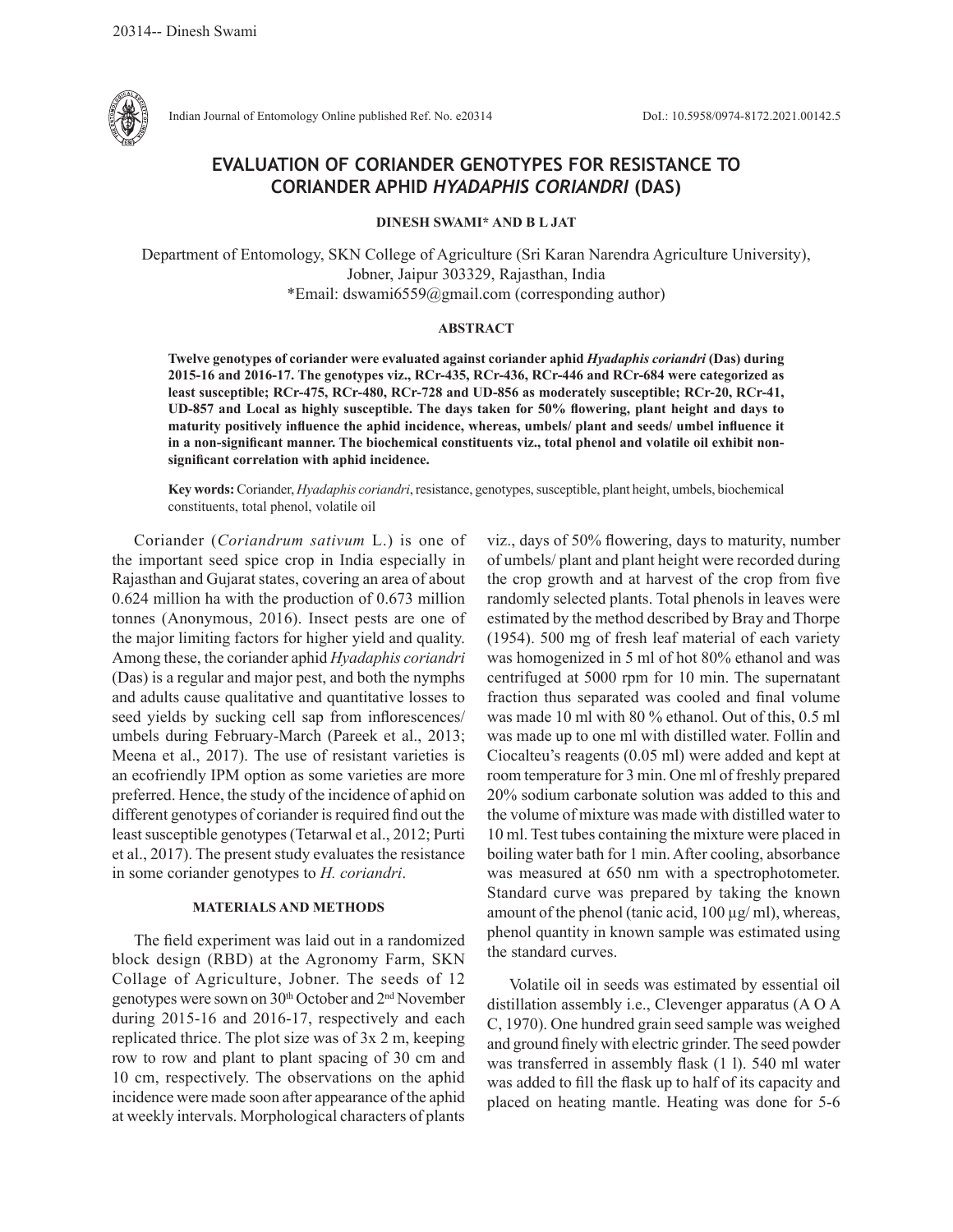hr continuously. The volatile oil was collected in the graduated side arm of the assembly. Two consecutive readings were taken at 30 min interval until there was no change in oil content. The volume of volatile oil obtained in terms of ml/ 100g seed sample directly revealed % oil content in the seeds. The data on aphid incidence were subjected to ANOVA after transforming them into  $\sqrt{x + 0.5}$  values, and susceptibility was determined to categorized them with the formula:  $\overline{x} \pm \sigma$ ,  $\overline{X}$  = mean aphid counts,  $\sigma$  = standard deviation of mean incidence. Below  $\overline{X}$  -  $\sigma$  as least susceptible, X -  $\sigma$  to  $\overline{X}$  +  $\sigma$  as moderately susceptible and above  $\overline{X}$  +  $\sigma$  as highly susceptible.

#### **RESULTS AND DISCUSSION**

Twelve coriander genotypes including Local were screened for their relative resistance to *H. coriandri*. The mean incidence (pooled data) revealed that it ranged from 77.64 (RCr-436) to 109.18 (Local)/ 5 plants, and it least was on variety RCr-436 (77.64) at par with RCr-446 (79.68) and RCr-684 (81.20); while maximum infestation was on Local (109.18) followed by RCr-41 (105.85) and RCr-20 (103.92) which stood at par (Table

1). Thus, the genotypes, RCr-435, RCr-436, RCr-446, and RCr-684 were found to be least susceptible. These observations are in close conformity with that of Meena et al. (2002) who observed that RCr-436 and RCr-446 as least susceptible and RCr-41 and Local as highly susceptible. Lekha and Jat (2007) reported that none of the genotypes was resistant, with RCr-436, RCr-446, RCr-684 categorized as least susceptible and Local cultivar and RCr-41 as highly susceptible. Tetarwal et al. (2012) reported significant differences among the genotypes in their susceptibility, and found RCr-436 and RCr-684 as least susceptible and RCr-41 as highly susceptible.

The morphological characters, viz., days to 50% flowering, umbels/ plant, number of seeds/ umbel and plant height indicated aphid incidence has significant positive correlation with days to 50% flowering, plant height and days to maturity; and non-significant with umbels/ plant and seeds/ umbel; incidence increased with delay in flowering and because of that in the vegetative growth stage of crop, it remained succulent and hence, preferred by the sap sucking insects (Table 2). Bana (2007) and Purti et al. (2017) found positive

Table 1. Screening of coriander genotypes for resistance to *H. coriandri* (2015-16. 2016-17, pooled)

| S.  | Genotypes      | *Mean aphids incidence/ five plants |        |        |         |         |         |         |        |        |        |         |
|-----|----------------|-------------------------------------|--------|--------|---------|---------|---------|---------|--------|--------|--------|---------|
| No. |                |                                     | П      | Ш      | IV      | V       | VI      | VII     | VIII   | IX     | X      | Mean    |
| 1.  | $RCr-20$       | 0.50                                | 4.13   | 21.88  | 150.88  | 171.75  | 270.63  | 301.75  | 78.63  | 36.13  | 2.88   | 103.92  |
|     |                | $(1.0)$ **                          | (2.15) | (4.73) | (12.30) | (13.12) | (16.47) | (17.39) | (8.90) | (6.05) | (1.84) | (10.22) |
| 2.  | $RCr-41$       | 1.63                                | 4.50   | 22.88  | 152.00  | 174.75  | 275.63  | 304.38  | 80.25  | 38.25  | 4.25   | 105.85  |
|     |                | (1.46)                              | (2.24) | (4.84) | (12.35) | (13.24) | (16.62) | (17.46) | (8.99) | (6.22) | (2.18) | (10.31) |
| 3.  | <b>RCr-435</b> | 1.00                                | 2.25   | 14.13  | 126.88  | 141.50  | 236.00  | 250.13  | 51.00  | 23.38  | 0.00   | 84.63   |
|     |                | (1.22)                              | (1.66) | (3.82) | (11.29) | (11.92) | (15.38) | (15.83) | (7.18) | (4.89) | (0.71) | (9.23)  |
| 4.  | <b>RCr-436</b> | 0.38                                | 1.00   | 11.50  | 117.75  | 126.13  | 222.00  | 235.88  | 42.38  | 19.38  | 0.00   | 77.64   |
|     |                | (0.94)                              | (1.22) | (3.46) | (10.87) | (11.25) | (14.92) | (15.37) | (6.55) | (4.46) | (0.71) | (8.84)  |
| 5.  | RCr-446        | 0.00                                | 1.63   | 12.88  | 119.38  | 128.50  | 227.50  | 240.63  | 44.75  | 21.50  | 0.00   | 79.68   |
|     |                | (0.71)                              | (1.46) | (3.66) | (10.95) | (11.36) | (15.10) | (15.53) | (6.73) | (4.69) | (0.71) | (8.95)  |
| 6.  | <b>RCr-475</b> | 1.50                                | 2.88   | 18.25  | 139.13  | 156.63  | 255.25  | 275.75  | 67.13  | 29.75  | 1.25   | 94.75   |
|     |                | (1.41)                              | (1.84) | (4.33) | (11.82) | (12.54) | (15.99) | (16.62) | (8.22) | (5.50) | (1.32) | (9.76)  |
| 7.  | <b>RCr-480</b> | 0.25                                | 2.63   | 16.75  | 134.13  | 153.25  | 255.00  | 264.38  | 63.13  | 27.13  | 1.25   | 91.79   |
|     |                | (0.87)                              | (1.77) | (4.15) | (11.60) | (12.40) | (15.98) | (16.28) | (7.98) | (5.26) | (1.32) | (9.61)  |
| 8.  | <b>RCr-684</b> | 0.75                                | 1.88   | 13.25  | 121.50  | 130.25  | 230.38  | 243.25  | 48.75  | 22.00  | 0.00   | 81.20   |
|     |                | (1.12)                              | (1.54) | (3.71) | (11.05) | (11.43) | (15.19) | (15.61) | (7.02) | (4.74) | (0.71) | (9.04)  |
| 9.  | <b>RCr-728</b> | 0.00                                | 2.38   | 16.88  | 134.13  | 143.38  | 247.13  | 262.38  | 59.25  | 25.25  | 0.00   | 89.08   |
|     |                | (0.71)                              | (1.70) | (4.17) | (11.60) | (11.99) | (15.74) | (16.21) | (7.73) | (5.07) | (0.71) | (9.46)  |
| 10. | <b>UD-856</b>  | 0.00                                | 2.88   | 19.63  | 141.63  | 163.50  | 266.75  | 282.75  | 72.25  | 32.25  | 2.00   | 98.36   |
|     |                | (0.71)                              | (1.84) | (4.49) | (11.92) | (12.81) | (16.35) | (16.83) | (8.53) | (5.72) | (1.58) | (9.94)  |
| 11. | <b>UD-857</b>  | 0.00                                | 3.38   | 20.00  | 143.00  | 168.50  | 265.13  | 293.63  | 69.88  | 34.75  | 2.00   | 100.03  |
|     |                | (0.71)                              | (1.97) | (4.53) | (11.98) | (13.0)  | (16.30) | (17.15) | (8.39) | (5.94) | (1.58) | (10.03) |
| 12. | Local          | 3.50                                | 5.88   | 24.88  | 154.00  | 179.63  | 283.13  | 308.38  | 85.88  | 40.63  | 5.88   | 109.18  |
|     |                | (2.0)                               | (2.53) | (5.04) | (12.43) | (13.42) | (16.84) | (17.57) | (9.29) | (6.41) | (2.53) | (10.47) |
|     | $SEm+$         | $\overline{\phantom{a}}$            | 0.12   | 0.16   | 0.22    | 0.21    | 0.23    | 0.24    | 0.17   | 0.15   |        | 0.19    |
|     | $CD$ (p=0.05%) | $\overline{\phantom{a}}$            | 0.34   | 0.47   | 0.67    | 0.59    | 0.69    | 0.72    | 0.51   | 0.43   |        | 0.53    |

\* Mean of three replications; \*\* Figures in parentheses  $\sqrt{x + 0.5}$  values